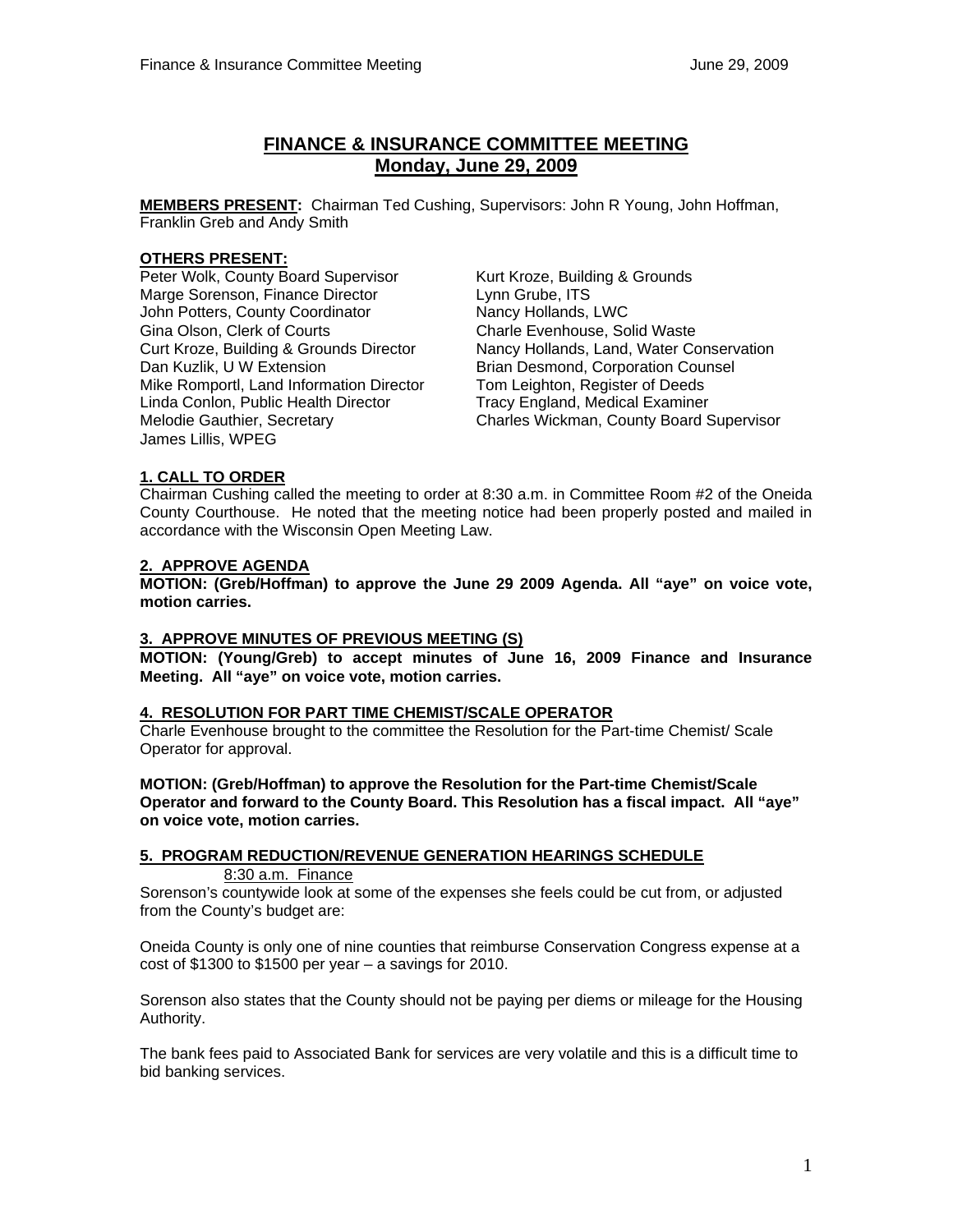Sorenson states the actuarial study of retiree health is important and in the past the county also evaluated the PTO payouts to determine the cash flow estimate for budget purposes. She states there is no requirement to have an update every two years of the PTO payout and not performing this would save the County approximately \$4500.

Sorenson also states the central purchasing contract has been in place since November 2005 and can be bid out again possibly saving  $$2000 = $4000$ . She also states a reminder to departments to use the items that are on the bid list.

Sorenson states implementation of the 3 furlough days would save the tax levy approximately \$50, 000 a day for 2009, a \$150,000 savings for these three days.

Sorenson stated no major changes within the Finance Department.

### 9:00 a.m. Building and Grounds

Curt Kroze stated his committee approved a \$50,000 reduction in major renovations for 2009. Kroze states he ran spreadsheets on gas, water electric and sewer and he believes he could make a \$15,000 reduction in the Law Enforcement Center account. Kroze states gas, electric, water and sewer are variable and he made a projection based on what he thinks will be cost and usage. Water and sewer he could reduce by 10,000 for 2009. Kroze states he can not project this for 2010 due to variables.

# 9:30 a.m. Land Conservation

Nancy Hollands explained to the committee there are 3 budgeted program areas, Land and Water Conservation, Wildlife Damage Program and Aquatic Invasive Species. She states LWC continues to hold 0% increase in their budget. The DNR reimburses 100% for the Wildlife Damage and Aquatic Invasive Species received DNR grants funded at 75% and 25% county match. In 2009, due to a shortage of state grant funds, AIS did not receive the DNR grant. Hollands states that the County needs to continue to budget some county funds for AIS so we can continue to be able to meet the grant match. Hollands states that she plans to submit another grant application to the DNR for the August 1 grant cycle.

Hollands stated the proposed merger between Oneida County Land & Wager Conservation and UW-Extension may see some savings. Dan Kuzlik, UW- Extension has plans to submit a proposal to the state for a full-time Horticulture Agent for the county. If this position is approved the county's savings would be approximately \$30,000. The state would pay 60% for the position and 40% would be paid by the county.

# 9:45 a.m. Clerk of Courts

Gina Olson states there would be a savings of \$2.723.52 per year if the law library was closed to patron access. Olson stated other idea to cut cost are, discontinue providing jurors beverages and meal on the day of deliberation, and discontinue internet access for banking, cost \$75.00 per month.

She also states the department works with a collection agency for debts owed and they could turn more fines/forfeitures to the collection agency.

# 10:00 a.m. UW Extension

Dan Kuzlik stated in addition to the 9 furlough days this year, UW Extension will be returning \$13,000 to the county's general fund. In 2010 and 2011, the 3 agents will take 8 furlough days and will not receive a cost of living salary increase.

Kuzlik also states moving UW – Extension to the courthouse will save \$49,000.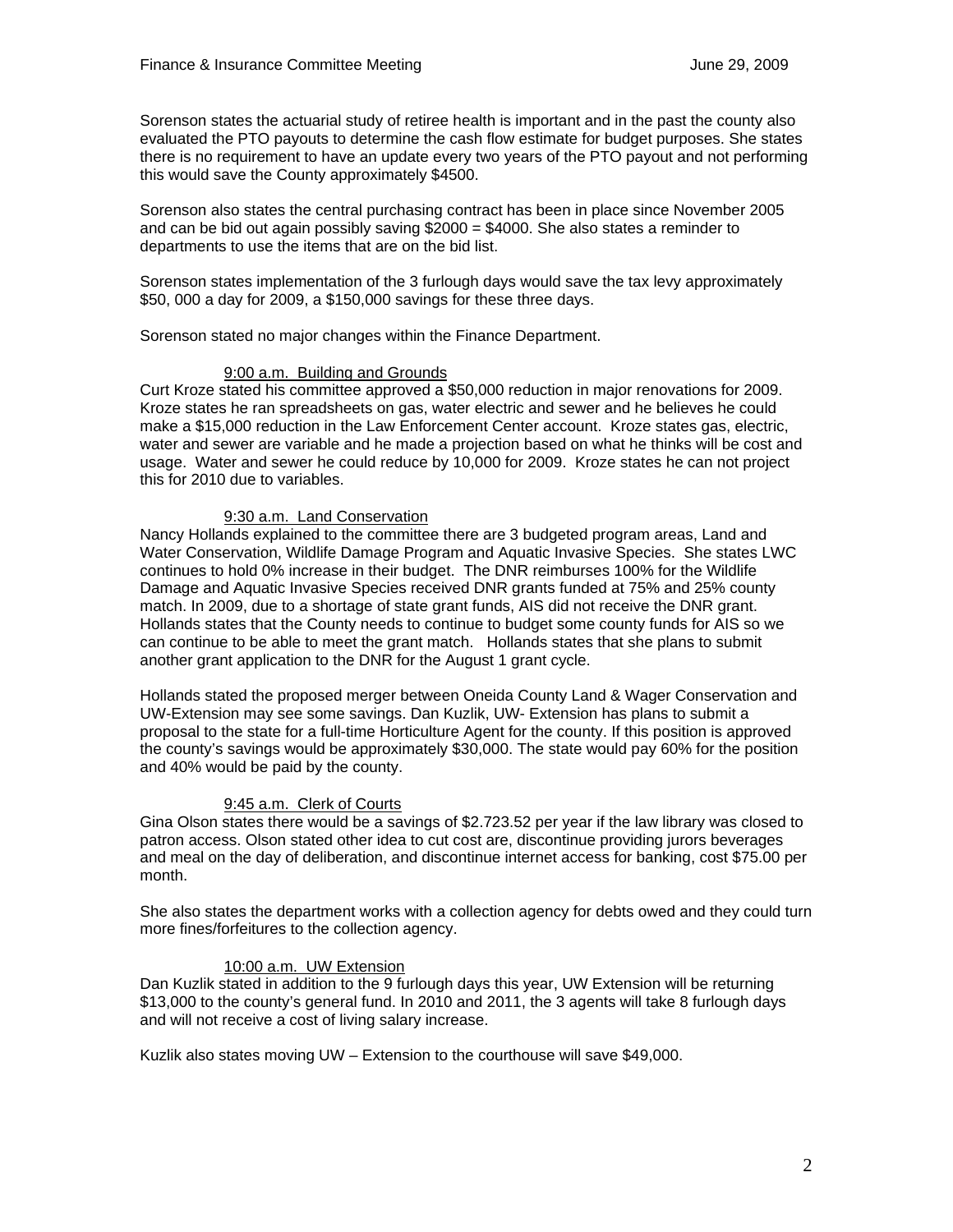Other potential savings would be hiring a full-time Horticulture agent in place of the AIS Coordinator position. The potential savings between salary and fringe benefits would be approximately \$35,518.38 per year.

### 10:30 a.m. Corporation Counsel

Brian Desmond states that Corporation Counsel could cut expenses in process serving. At this time they use a private agency and they can contract with the Sheriff's Department and keep the money in the county. Desmond explains a possible \$200 saving for 2010 on duplication fees charged to the State Public Defender and states they have a small budget and there are no other major cuts that can be made in his department.

### 10:45 a.m. LRES

John Potters explained LRES could cut expenses by cutting subscriptions which would eliminate approximated \$250 a year from expenses. He states LRES could use the Web and e-mail more and mail less to send agenda's and letters and utilize the County Boards mail pick-up boxes in the County Clerk's Office. Potters also states the more he learns the less the county will need to utilize Mr. Prentice and in the future, this should save money.

Potters states there are no major changes in the LRES Department that can be made.

### 11:00 a.m. Land Information

Mike Romportl states for 2010 he can bring in more revenue by creating an address fee to be charged to landowners with approximate revenue of \$5000.00. This would be for new address. (LR Committee considered and rejected idea) Romportl states implementing charges for towns and fire departments for parcel and zoning maps, charging districts for tax listing/tax bill preparation at a \$1 per parcel and charging for filing survey maps @ \$5 per map would amount to approximately \$23,200 for 2010. (LR Committee considered and rejected)

Romportl also states the elimination of the LTE position, (to assist in land sales of tax delinquent property) would save \$6.700.

Romportl stated if a flat fee recording increase in Register of Deeds is approved through legislature this would be an increase of \$3 per document more for Land Information.

#### 11:30 a.m. Register of Deeds

Tom Leighton explained current fee distribution which is \$11 for the first page and \$2 each additional page. Leighton states he would like to encourage Legislature to implement a \$25 flat fee in which \$15 (replacing \$4) would go to the General fund, \$6 (replacing \$4) to Land Information account, \$2 (replacing \$1) to Internet account and \$2 (current amount) to the State Land Information account. This would amount to a significant amount for 2010.

#### 1:00 p.m. Public Health

Linda Conlon suggested decreasing travel, health fair participation, first aid supplies, the use of a LTE - utilize interns instead. She states they would use the internet for more reference materials and documents.

They could increase their revenue by increasing flu revenue, charging for off sites fees for flu vacations, prenatal care and charge the towns 100% of cost to test beaches instead of 50%.

#### 1:15 p.m. Medical Examiner

Tracy England states they could increase cremation fees approximately \$25.

# 1:30 p.m. ITS

Lynn Grube talked about streamlining for departments. Social Services – consolidation in software license/maintenance. Treasurer – bar coding multiple properties, and automating